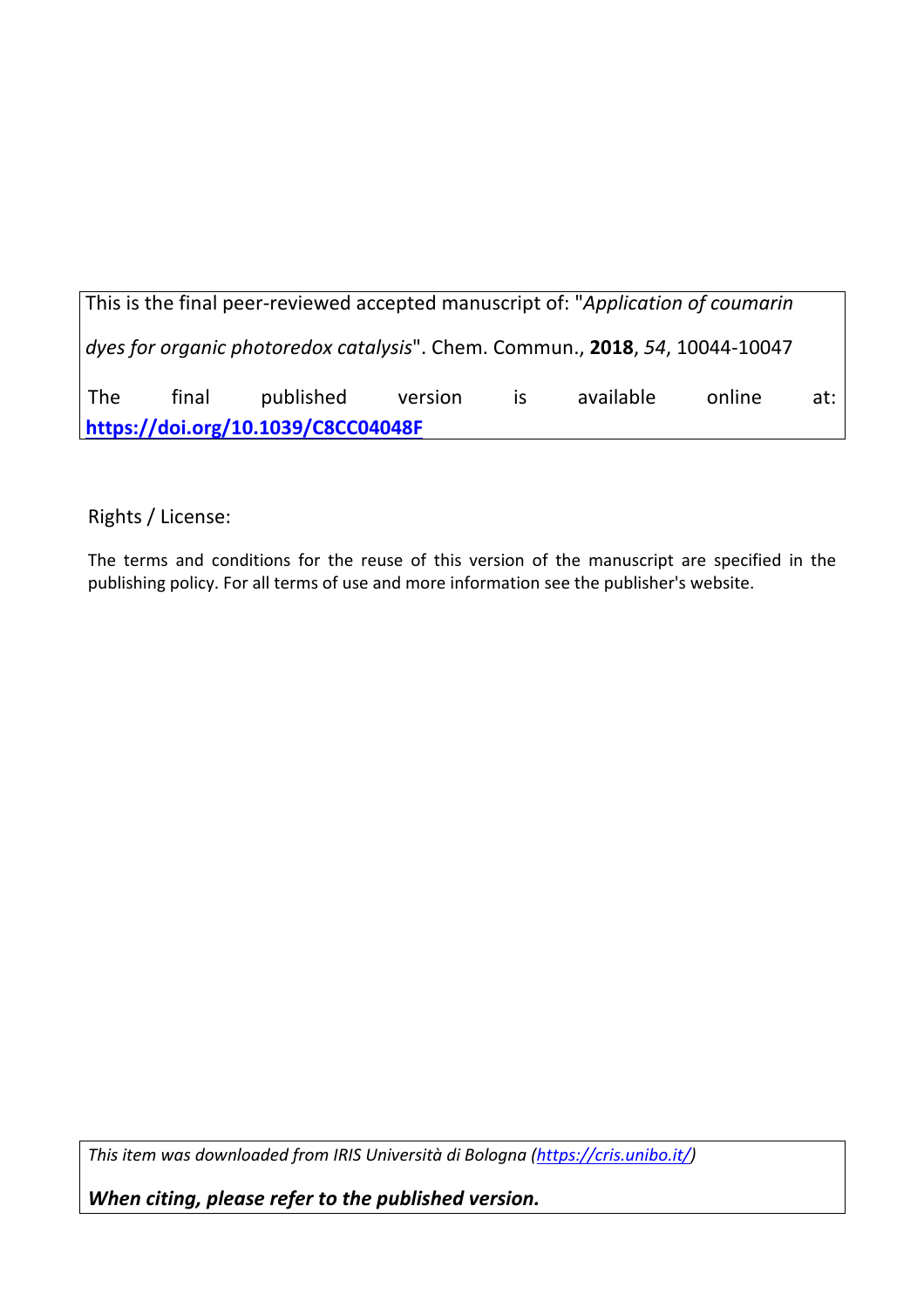## **Application of Coumarin Dyes for Organic Photoredox Catalysis.**

Andrea Gualandi,<sup>a</sup>\* Giacomo Rodeghiero,<sup>a,b</sup> Emanuele Della Rocca,<sup>a</sup> Francesco Bertoni,<sup>a</sup> Marianna Marchini,<sup>a</sup> Rossana Perciaccante,<sup>b</sup> Thomas Paul Jansen,<sup>b</sup> Paola Ceroni,<sup>a</sup> and Pier Giorgio Cozzi<sup>\*a</sup>

**Here we report the application of readily prepared and available coumarin dyes for photoredox catalysis able to mimic powerful reductant [Ir(III)] complexes. The coumarin derivatives 9 and 10 were employed as photoreductants in the pinacol coupling and in other reactions, in the presence of Et3N as sacrificial reducing agent. As electronic, photophysical, and sterical properties of coumarins could be varied, a wide applicability to several classes of photoredox reactions is predicted.**

Photoredox catalysis has become a hot topic in catalysis, due to the facility to generate active radical species in controlled and mild conditions, via electron or energy transfer from photocatalysts in their excited states to organic molecules.1 In this context, organic dyes are attracting a great interest as photoredox catalysts (PC).<sup>2,3,4</sup> Although complexes of abundant and inexpensive metals have recently found some applications in photoredox catalysis,<sup>5</sup> organic dyes have been used as valid alternatives to the expensive, but widely used Ru(II)- and Ir(III)complexes.6 Several classes of suitable dyes have been explored in photocatalytic transformations.2 As a prototypical example, the Fukuzumi catalyst (Figure 1, **1**) has been exploited in many interesting photoredox reactions, thanks to its strong oxidant ability in its lowest singlet excited state ( $E_{1/2}$  = +2.06 V vs SCE, MeCN).<sup>7</sup> However, organic molecules behaving as strong reductants are much less common. Murphy described powerful organic reductants able to promote radical coupling and other reactions of substrates with reduction potentials < -1.8 V (vs SCE).8 Unfortunately, these molecules are rather reactive and difficult to generate. Other organic photocatalysts used as reductants of substrates with reduction potentials in the range -1.5 - -2.1 V (vs SCE) are: 10-phenylphenothiazine 2,<sup>9a</sup> perylene 3,<sup>9b</sup> N-aryl phenoxazines **4**9c and *N*,*N*-diaryl dihydrophenazines **5**. 9d These molecules contain electron-rich motifs which stabilize the radical cation formed in the photocatalytic process.10



**Figure. 1**. Dyes employed in photocatalytic reactions.

Remarkably, although coumarins have been largely employed as fluorescent bio labels,<sup>11a</sup> laser dyes,<sup>11b</sup> emitting materials in organic lightemitting diodes (OLED)<sup>11c</sup> and dyes in solar cells,<sup>11d</sup> to the best of our knowledge, their systematic employment in photoredox reactions has not been yet explored. In addition, the low molecular weight and their straightforward synthesis<sup>12</sup> give the possibility to vary their photophysical and redox properties,13 allowing to cover a wide range of photoredox potentials. With all these potentialities, the coumarin class attracted our interest for photoredox catalytic applications. Herein, we report the use of coumarins **9**<sup>14</sup> and **10** (see ESI for synthesis, details, and for evaluation of other coumarins in the model reaction) as powerful reductants in the photo-promoted radical coupling of carbonyls and imines,15 and we illustrate the further possibility to apply coumarin dyes to many other photoredox reactions.

Quite recently, Rueping reported a photoredox mediated coupling of aldehydes, ketones, and imines mediated by Ir(III) photocatalyst, in the presence of Et<sub>3</sub>N as sacrificial reductant.<sup>16</sup> Photoexcitation of the Ir(III) complex in the presence of Et<sub>3</sub>N yielded the reduced Ir complex (E<sub>1/2</sub>)  $= -1.69$  V vs Fc), which is responsible for the reduction of carbonyl and imine groups. The so-formed radical cation Et<sub>3</sub>N<sup>\*</sup>+, a Lewis acid, is supposed to coordinate to the carbonyl oxygen and to activate its reduction. This transformation is quite challenging for organic dye photocatalysts, due to the high negative potential necessary for the aldehyde reduction (e.g., benzaldehyde  $E_{1/2} = -2.11$  V vs Fc).<sup>17</sup> We commenced our investigation from the pinacol coupling of 4-chlorobenzaldehyde (**6a**, Scheme 1), as a model reaction, and investigating a series of coumarins readily prepared or commercially available.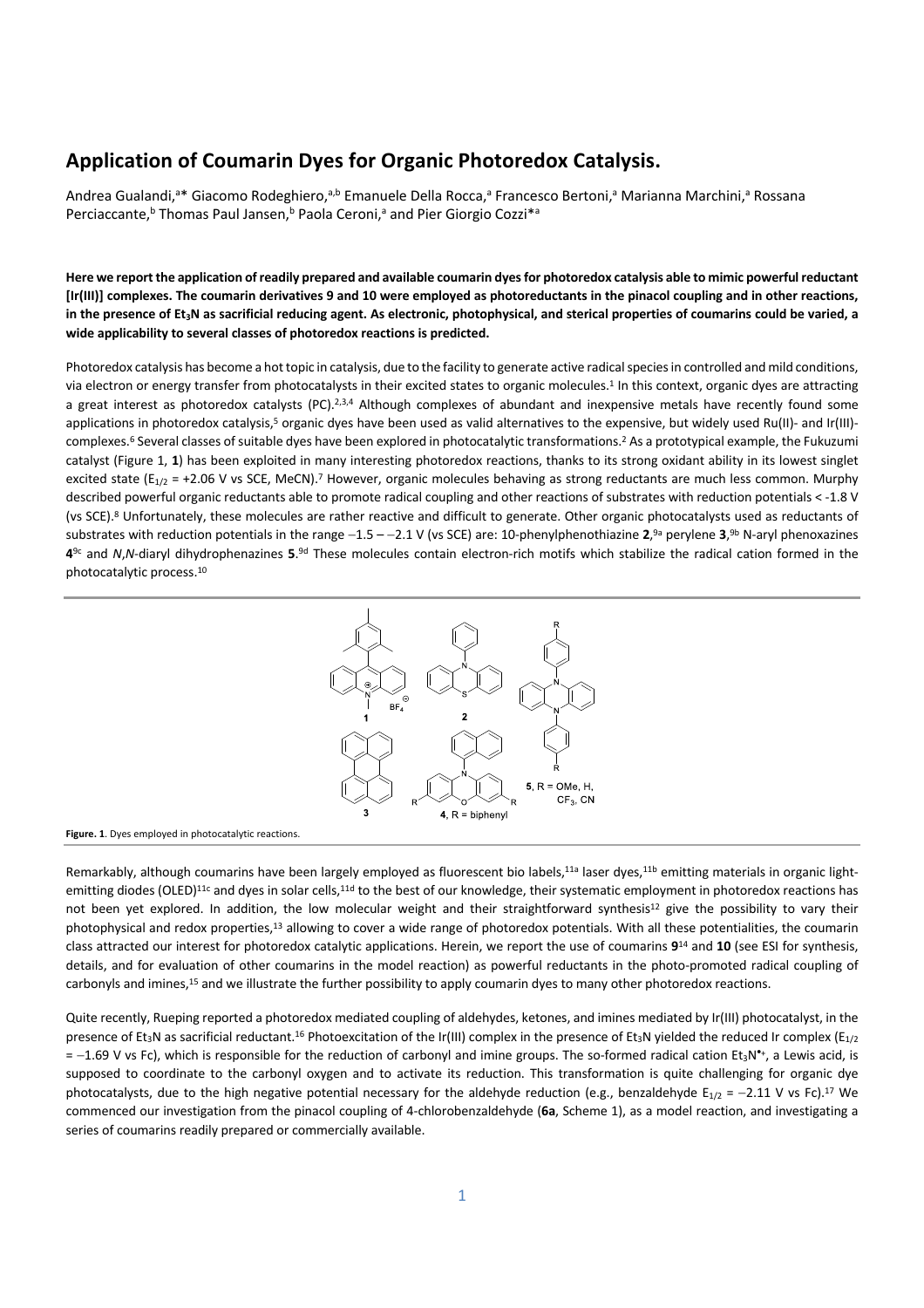

**Table 1**. Photophysical and electrochemical properties (E1/2 in V vs SCE) of coumarins **8**, **9** and **10** in DMF solution at 298 K.

|    |      | Absorption                   | Emission |                    |      |          | Electrochemistry |              |
|----|------|------------------------------|----------|--------------------|------|----------|------------------|--------------|
|    | λ    | ε                            | λ        | $\Phi_{\text{em}}$ | τ    | $E_{00}$ | $E(A^+/A)$       | $E(A^*/A^*)$ |
|    | (nm) | $(M^{-1}$ cm <sup>-1</sup> ) | (nm)     |                    | (ns) | (eV)     | (V)              | (V)          |
| 8  | 400  | 2.97                         | 476      | 0.82               | 3.0  | 2.79     | $+0.92$          | $-1.87$      |
| 9  | 427  | 3.30                         | 497      | 0.50               | 3.3  | 2.66     | $+0.79$          | $-1.87$      |
| 10 | 413  | 3.03                         | 482      | 0.57               | 2.9  | 2.72     | $+0.83$          | $-1.89$      |
|    |      |                              |          |                    |      |          |                  |              |

Among all the coumarins investigated (see ESI for more details) in the model reaction, only few coumarins were active, with coumarins **8**, 18 **9**, and **10** being the best performing photocatalysts. Coumarin **9** wasreadily obtained in 46% isolated yield from the reaction of diethylamino) salicylaldehyde and thiophene acetic acid, performing the reaction with acetic anhydride and triethyl amine. The preparation of **10** is a straightforward sulfonylation of **9** with sulfur trioxide N,N-dimethylformamide complex in DMF, that gave the desired product **10** in 33% yields after purified by reverse phase chromatography. The reaction was further optimized in the presence of coumarin **10** by varying solvents, reductive reagents, and conditions (see SI for more details), as **10** was proved to be the most efficient catalyst.19 The optimal conditions for the reaction were reached by using DMF as reaction solvent ([substrate] = 0.2 M) in the presence of 4 equiv. of Et<sub>3</sub>N as sacrificial reductant. The generality of these conditions was investigated with different aldehydes: Scheme 2 reports the salient results. Other aldehydes were tested as well, but only low conversions or no reaction were observed (see ESI for further details). Only in the case of naphthyl aldehyde we have obtained excellent yields, and this could be due to the efficient formation of the ketyl radical coupled with an efficient reaction. Our conditions could also be applied to ketones without further optimization (Scheme 3 A). We were pleased to find that benzophenone 11a (E<sub>1/2</sub> = -1.87 V vs. SCE)<sup>16</sup> and its derivatives were suitable substrates for the reaction. Imines were also proper substrates and under the standard reaction conditions, different benzyl and aryl imines react in satisfactory yields (Scheme 3B). Not only it is possible to use a cleavable benzyl as protecting group, but chiral benzylimines are suitable substrates and give access to chiral protected diamines.<sup>20</sup>

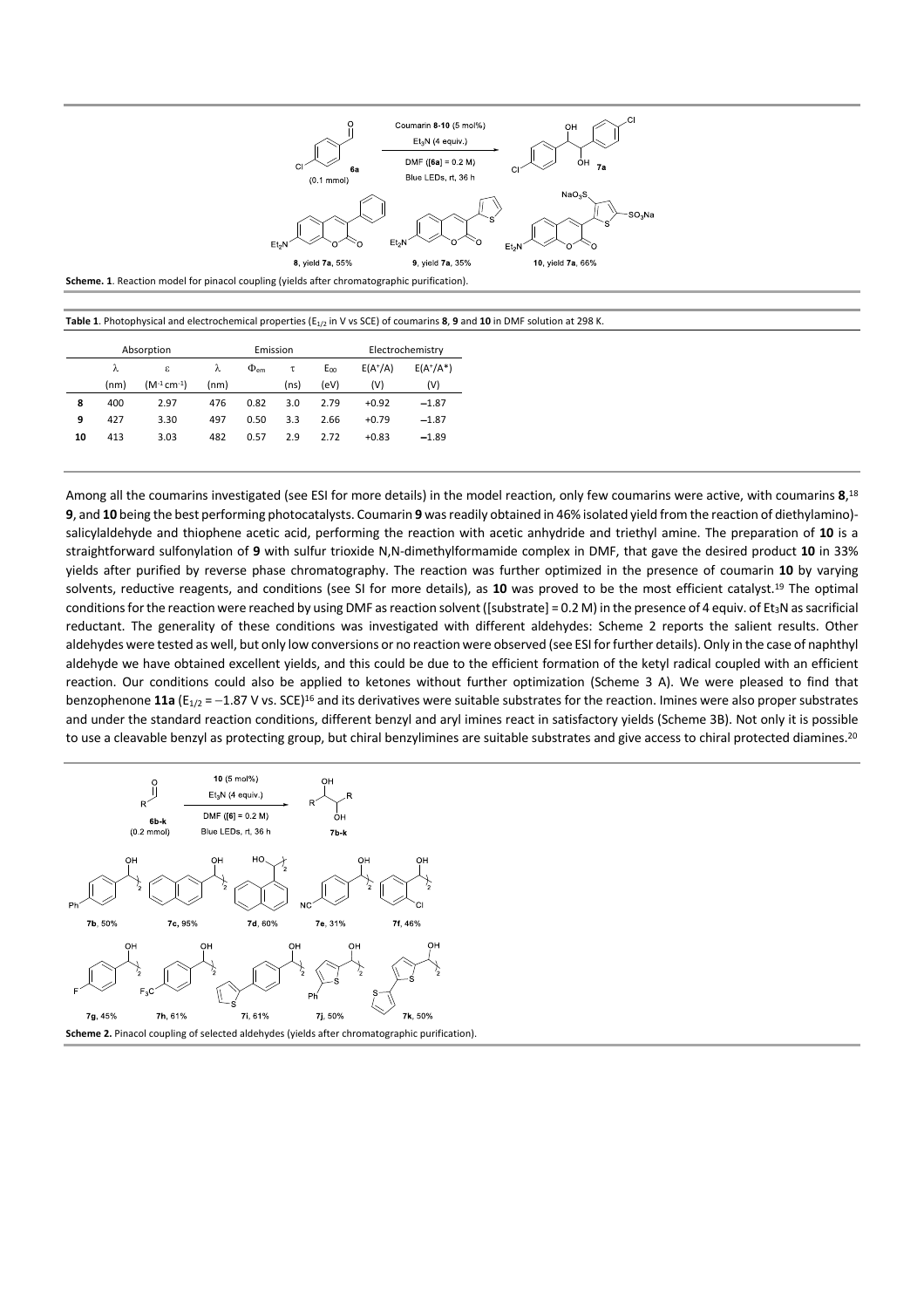

To get insights into the mechanism of the pinacol reaction, a photochemical study was performed. The absorption spectrum of the photocatalyst is not significantly changed under the reaction conditions reported in Scheme 2 (ca. 1% degradation of coumarin **10** at the end of irradiation), demonstrating its significant photostability.

Fluorescence of coumarin **10** is not quenched by Et3N (Figure S6, and comments), while it is quenched by aldehydes (Figure S7, and comments).21 This behavior suggests a photoinduced oxidative quenching of the coumarin with direct formation of ketyl radicals. Indeed, energy transfer from the lowest excited state of coumarin to populate the lowest triplet excited state of aldehydes is ruled out, being endoergonic.<sup>22</sup> Based on the reduction potentials of aldehydes (Table S13) and of the S<sub>1</sub> excited state of coumarins (Table 1), oxidative quenching is exoergonic, apart from 4-chlorobenzaldehyde **6a**. However, as evident from data reported in Table S13, the presence of Lewis acids can substantially decrease the reduction potentials of aldehydes.<sup>23</sup> Under the conditions reported in Scheme 2, the radical cation Et<sub>3</sub>N<sup>++</sup> can act as Lewis acid or Brønsted acid, as previously discussed by Rueping, making the investigated photoinduced electron transfer process exoergonic (see SI for more details). In the conditions reported by Rueping, the presence of 20 mol% K<sub>2</sub>CO<sub>3</sub> or K<sub>3</sub>PO<sub>4</sub> completely suppressed the pinacol coupling, due to the essential role of the Brønsted acidic a-ammonium radical in the C=O activation event. In our case, by performing the model reaction in the presence of 20 mol% K<sub>2</sub>CO<sub>3</sub> and K<sub>3</sub>PO<sub>4</sub>, we observed a lower conversion, 16% and 12% respectivily, compare to the model reaction performed under standard conditions. In our case, the improved reduction potential of coumarin dyes respect to Ir complex (-1.89 V vs -1.69 V) is probably still favoring the reaction that was, however, less efficient, confirming the importance of the Brønsted acidic  $\alpha$ -ammonium radical. We have also investigated cross-pinacol couplings, carring out the reaction of p-chlorobenzaldehyde in the presence of different aldehydes (naphylaldehyde, p-PhC<sub>6</sub>H<sub>4</sub>CHO, p-CNC<sub>6</sub>H<sub>4</sub>CHO, and p-MeOC<sub>6</sub>H<sub>4</sub>CHO; see SI for full details). Cross coupling products, as inseparable mixtures, were observed for the reactions with naphtylaldehyde and p-PhC<sub>6</sub>H<sub>4</sub>CHO but not with p-CN C<sub>6</sub>H<sub>4</sub>CHO, and p-MeOC<sub>6</sub>H<sub>4</sub>CHO, probably due to the major stabilization of the ketyl radicals. Based on the photochemical investigation we suggest the mechanism depicted in Scheme 4: aldehydes are directly reduced by the photocatalyst in the excited state (**I**) to form the ketyl radical (**III**), at variance with the reductive quenching of the Ir(III) photocatalyst reported by Rueping.16 The ketyl radical is then coupled to another ketyl radical to give the pinacol product. In the case described by Rueping, and in other examples reported in literature, the photocatalyst in its photoexcited state is quenched by the sacrificial reductant (normally a tertiary amine) and then is able to perform the electron trasfer to the organic substrate in this reduced state. Remarkably, coumarins are able to directly transfer electrons to carbonyls, forming ketil radicals.



**Scheme 4.** Proposed reaction mechanism for the pinacol coupling reaction.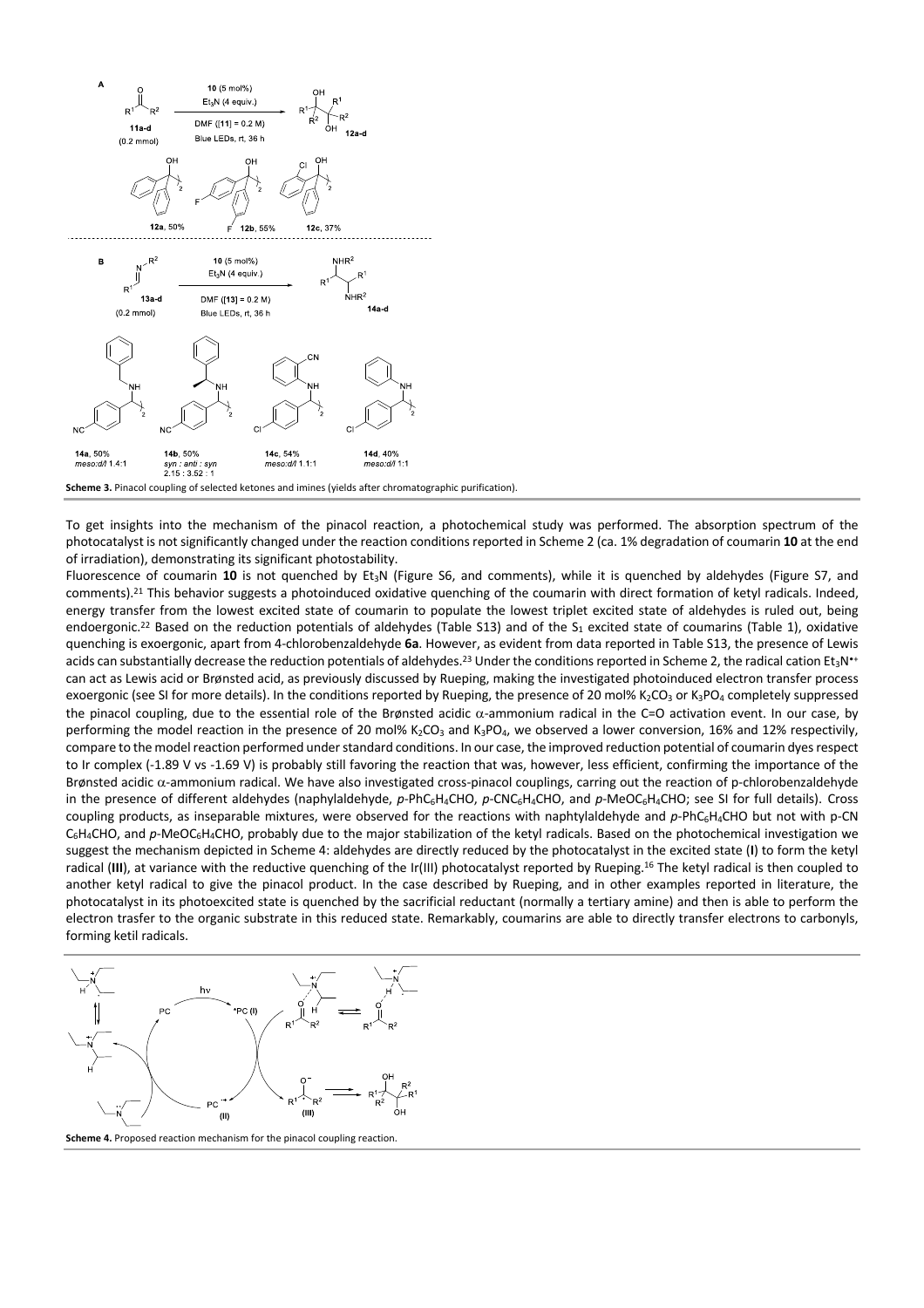Recently, we have introduced BODIPY dyes for the atom transfer radical addition (ATRA) reaction.24a Investigating the coumarins **9** and **10** as possible catalyst for the ATRA reaction,<sup>24b</sup> we found quite promising results (Scheme 5), without the need of sacrificial Et<sub>3</sub>N, or other reducing agent. It is noteworthy the possibility to use ethylbromoacetate (**16d**) for the ATRA reaction promoted by coumarin, a substrate quite challenging for other photocatalysts.25



**Scheme 5.** ATRA reaction promoted by coumarin **9** (yields after chromatographic purification).

To further highlight the capability of coumarins **9** and **10** to promote a variety of different photoredox reactions, we have briefly investigated their use in: (i) the trifluoromethylation of alkenes by Umemoto reagent (Scheme 6, A),<sup>26</sup> (ii) the MacMillan stereoselective  $\alpha$ -alkylation of aldehydes (Scheme 6, B),<sup>27</sup> promoted by the synergistic cooperation of photo- and enamine catalysis.<sup>28</sup> The enantiomeric excesses obtained for the reactions were in line with the reported values and the organic photocatalyst does not influence or reduce the enantiomeric excess of the reactions. It was also possible to use the coumarin catalyst in the reductive protonation of bromoketones, in the presence of the Hantzsch ester (Scheme 6, c).<sup>29</sup> These selected examples demonstrate that the potentiality of coumarins in photoredox catalysis could be explored in many different reactions, allowing the replacement of ruthenium(II) or iridium(III) complexes.



In summary, we have introduced coumarins dyes as powerful photoreductants in the photoredox catalysis arena. These new photo-reductive catalysts shown broad applicability and further studies about their application in other photoredox reactions are in progress. The possibility of tailoring redox and photophysical properties of coumarin dyes by introducing different functional groups, their simple synthesis and their affordable cost, can be useful for extending the application of these dyes to new photocatalytic transformations.

## **Acknowledgements**

P. C. and M. M. acknowledge the European Commission ERC Starting Grant (PhotoSi, 278912). A. G, L. M, and P. G. C. are grateful to Fondazione Del Monte, Farb funds University of Bologna (project SLAMM to A.G.) and EU-Foundation through the TEC FP7 ICT-Molarnet project (318516) for the partial financial support of this research.

## **Notes and references**

1 For selected recent reviews on photoredox catalysis, see: a) K. L. Skubi, T. R. Blum. and T. P. Yoon, *Chem. Rev.* 2016, **116**, 10035- 10074; b) X. Lang, J. Zhao and X.-d. Chen, *Chem. Soc. Rev.* 2016, **45**, 3026-3038; c) M. Parasram and V. Gevorgyan, *Chem. Soc. Rev.* 2017, **46**, 6227-6240; d) K. N. Lee and M.-Y. Ngai, *Chem. Commun.* 2017, **53**, 13093-13112; e) Y. – Q. Zou, F. M. Hoermann and T.